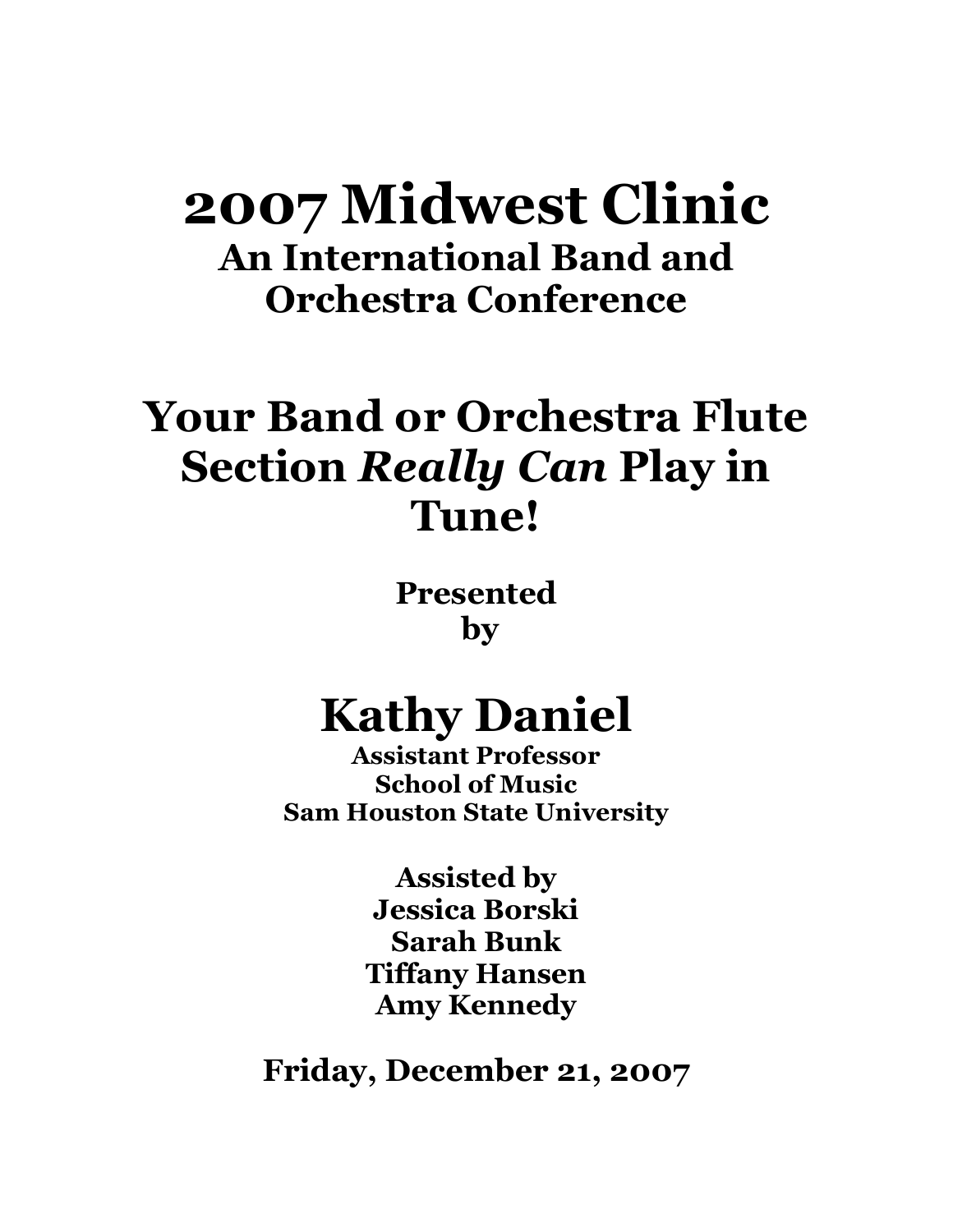## Your Band or Orchestra Flute Section *Really Can* Play in Tune!

## **Guidelines for the Conductor**

*Embouchure Problems to Avoid*

- No more than  $\frac{1}{4}$  to  $\frac{1}{3}$  of the embouchure hole should be covered by the lower lip
- Keep the embouchure plate as low as possible below the bottom lip
- Right arm should be forward

### *Posture Issues*

- No more than two players should share a music stand
- **Leave plenty of room between chairs**

### *Pitch Tendencies of the Flute*

- **Low register is flat**
- $\blacksquare$  High register is sharp
- $\blacksquare$  C#<sup>2</sup> is very sharp
- Cooper scale flute is somewhat improved
- Venting on middle d and  $e^b$

#### *Just Intonation – Sounds better to the ear*

- Half step needs to be a much larger interval
- Major  $2^{nd}$  needs to be a larger interval
- Minor  $3<sup>rd</sup>$  needs to be a much larger interval
- Major  $3<sup>rd</sup>$  needs to be a much smaller interval
- Perfect 4<sup>th</sup> needs to be a slightly smaller interval
- Aug  $4<sup>th</sup>$  needs to be a smaller interval
- $\overline{\phantom{a}}$  Dim 5<sup>th</sup> needs to be a larger interval
- Perfect  $5<sup>th</sup>$  needs to be a slightly larger interval
- Minor  $6<sup>th</sup>$  needs to be a much larger interval
- Major  $6<sup>th</sup>$  needs to be a much smaller interval
- Minor  $7<sup>th</sup>$  needs to be a smaller interval
- Major  $7<sup>th</sup>$  needs to be a much smaller interval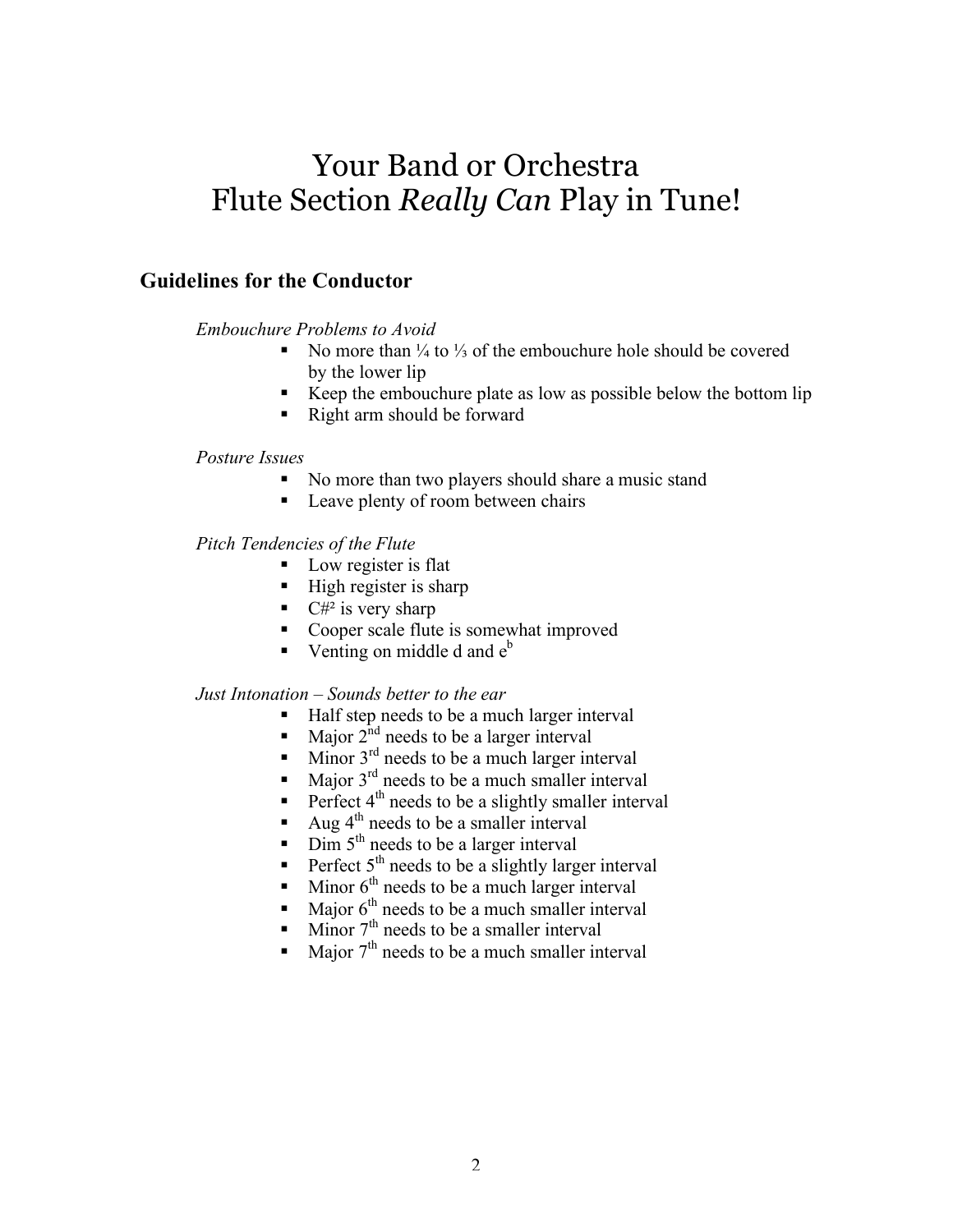## **Exercises for the Flute Student to Practice**



- Develops the lip flexibility required to change the direction of the air into the flute
- **Pneumo pro (Blocki)** Developed to aid with visualization of the changing directions of air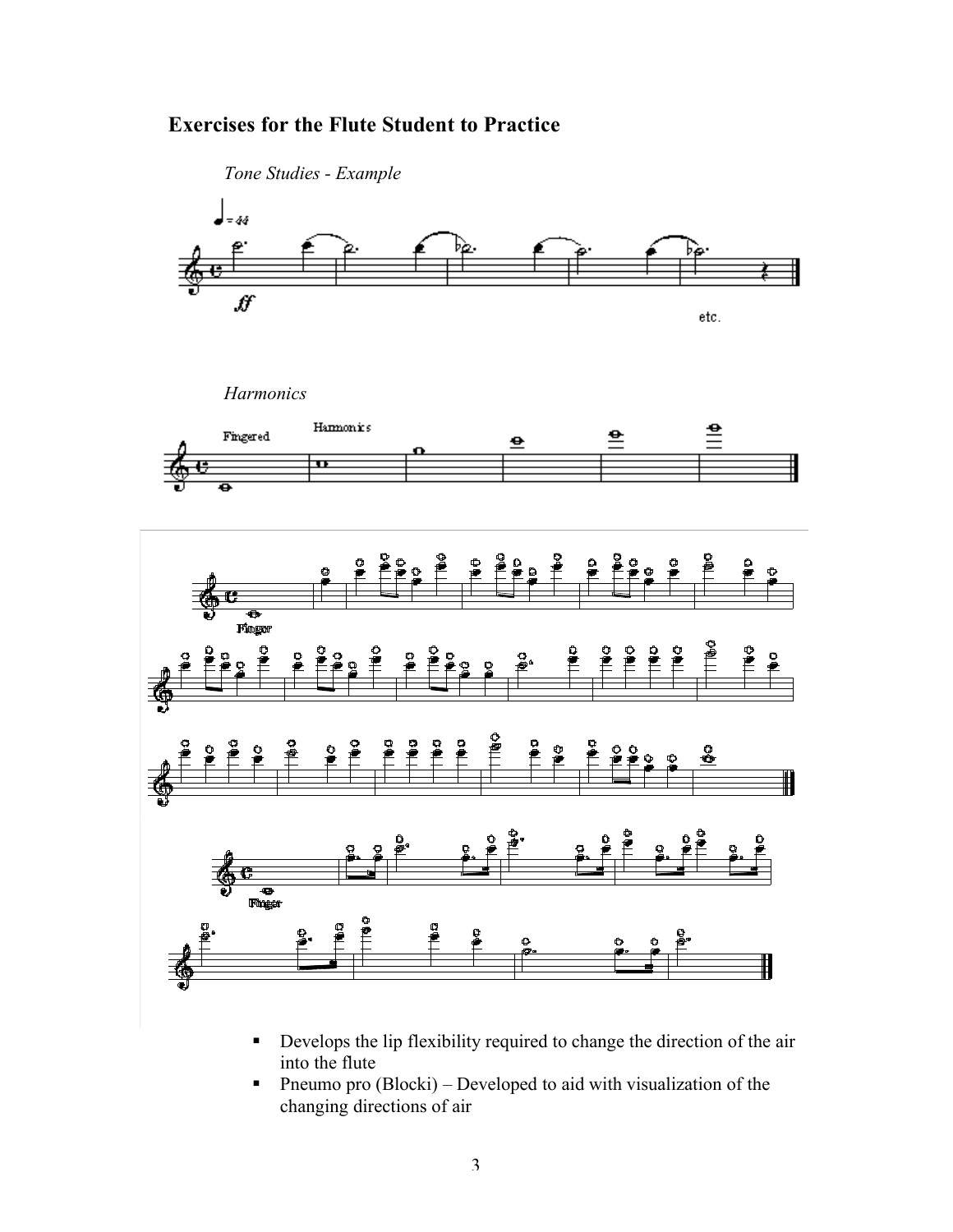#### *Oral Cavity*

- Use any exercise utilizing harmonics
- Have the player freeze the embouchure and change registers by altering the tongue placement and oral cavity shape

#### *Breathing*

- **Breath builder**
- Breathing bag

#### *Vibrato*



## **Tips for the Application of Skills Acquired Through the Practice of the Previous Exercises**

*Using an Electronic Tuner Effectively*

- Remember that this teaches equal temperament
- Helps with pitch placement and knowledge of tendencies

*Matching Pitches with Another Player*

- Knowing how to adjust
	- If flat, raise the direction of the air
	- If sharp, lower the direction of the air
- Drone Studies-Developing the ear is the most important objective
	- Player listens to a sounding drone such as a perfect  $5<sup>th</sup>$  or tonic while playing a melody, scale, or arpeggio against it to concentrate on the intonation of each interval sounded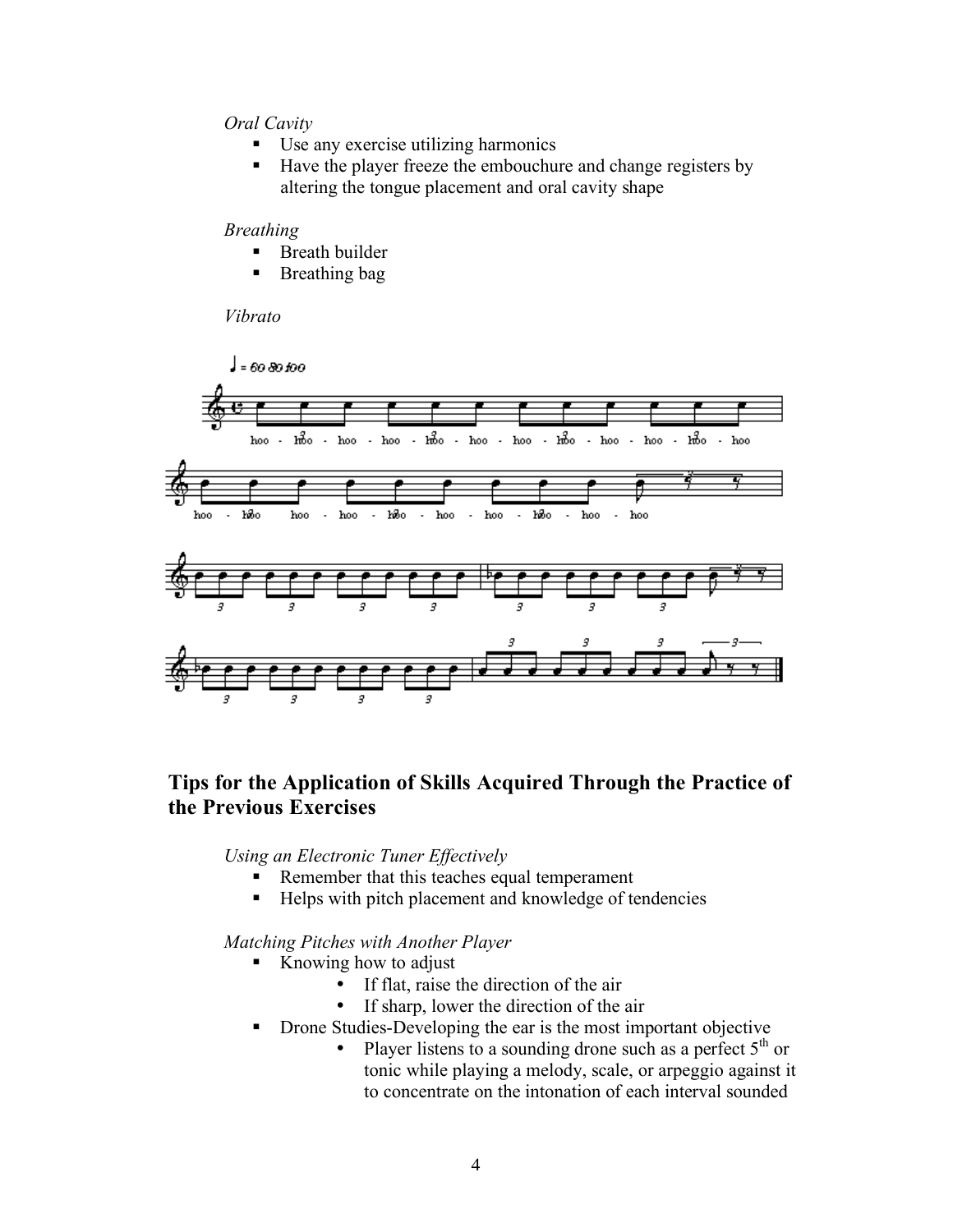- Pitch bending exercises against a drone
- Avoiding Incompatible Tone Colors (Low register examples)
	- Dvořák *Symphony No. 9 in E minor "From the New World"*
	- Ticheli *Shenandoah*
- Tips for fixing problems within the ensemble Arnold *Four Scottish Dances, 3rd Movement*
- Adding Piccolo to the Mix Ravel *Concerto for Piano and Orchestra*
- Matching pitch with a piano Drone Studies, Equal Temperament

## **Conclusion-Build Confidence instead of Frustration in Your Players**

## **Kathy Daniel Sam Houston State University**

**Kathy Daniel**, Assistant Professor of Flute, has appeared as a soloist in many concerts throughout the United States. She served as principal flutist, section leader, and soloist with the United States Navy Band, Washington, DC, performing in and around Washington as well as on national concert tours. She was a soloist with the Boston Pops Orchestra in Symphony Hall and has performed in New York City at Carnegie Hall. Ms. Daniel has been a member of numerous professional ensembles in the Washington area, including the Mid-Atlantic Chamber Orchestra, the Maryland Festival Orchestra, and the Annapolis Chamber Orchestra. She completed several seasons with the Kennedy Center Opera House Orchestra and has performed with the Fairfax Symphony, National Women's Symphony, the Prince George's Philharmonic, and on concert tours with the United States Air Force Band. Since joining the faculty at Sam Houston State University in 1999, she has performed with the SHSU Faculty Chamber Players and conducted the SHSU Flute Choir at National Flute Association Conventions and has been a regular soloist with SHSU performing ensembles. Ms. Daniel has been named to *Who's Who in America* and twice named to *Who's Who Among America's Teachers.* She recently served as the Conference Coordinator for the Houston Flute Club's annual Flute Fest. She is a member of the Texas Flute Society, the National Flute Association, Pi Kappa Lambda, and the Texas Music Educators Association. Ms. Daniel received a Bachelor of Music Education with Performer's Certificate from Texas Tech University and the Master of Music from the Catholic University of America.